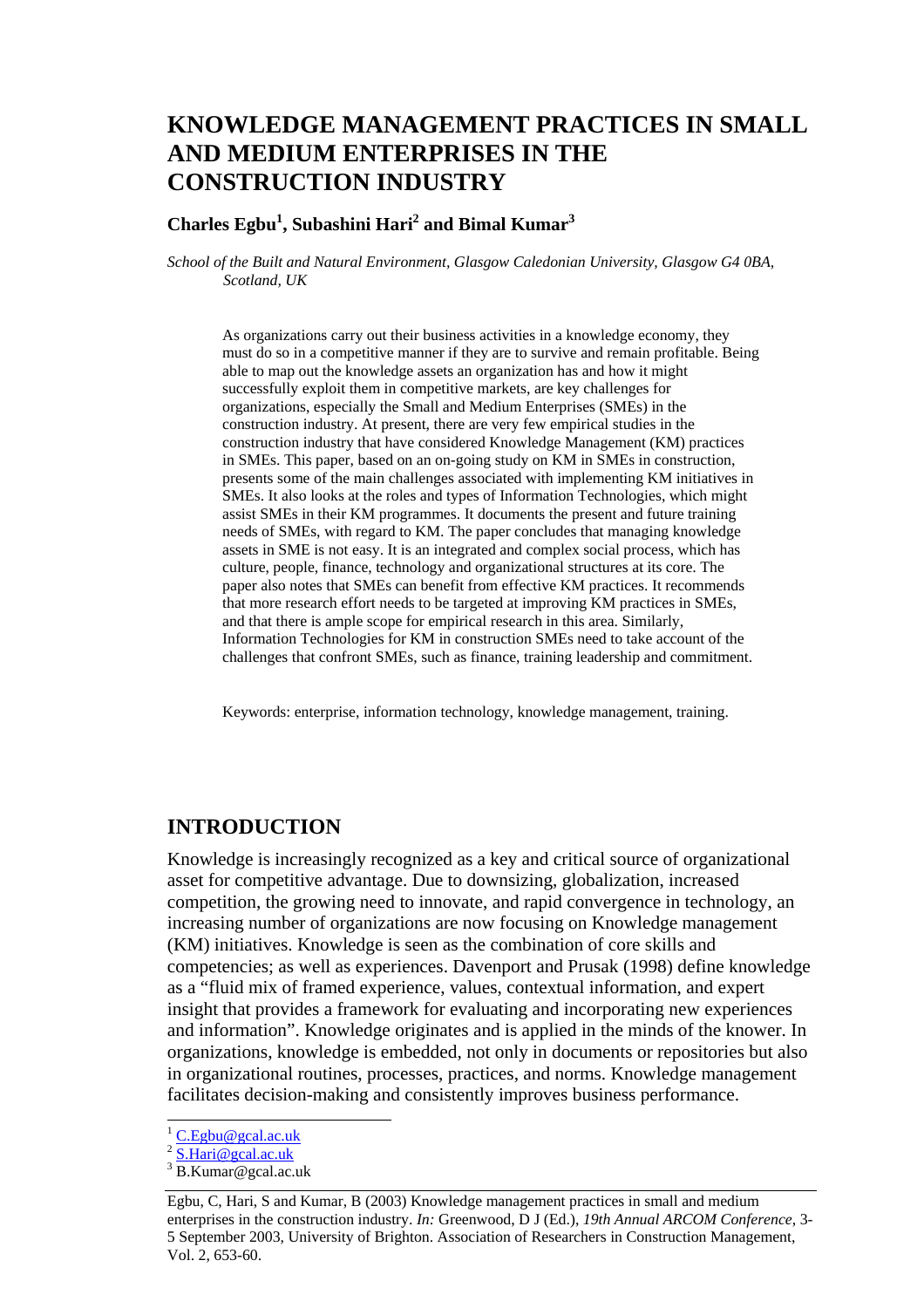| Number of              | $\mathbf{1}$ | $\mathbf{2}$ | $\overline{\mathbf{3}}$ | 4         | 5         | - 6 | 7         | 8              | 9       | 10  | 11  | 12  |
|------------------------|--------------|--------------|-------------------------|-----------|-----------|-----|-----------|----------------|---------|-----|-----|-----|
| <i>interviewees</i>    |              |              |                         |           |           |     |           |                |         |     |     |     |
| Number of employees in | 22 13        |              | -13                     | 120       | 200       | 160 | 50        | 30             | 100     | 60  | 145 | 100 |
| the organization       |              |              |                         |           |           |     |           |                |         |     |     |     |
| Specialization of the  | A            | A            | A                       | <b>CE</b> | <b>CE</b> | A   | <b>CE</b> | <sup>-</sup> C | СE      | C   |     |     |
| interviewees           |              |              |                         |           |           |     |           |                |         |     |     |     |
| Type of                | S.           | S            | <sup>S</sup>            | M         | M         | М   | M         | S              | M       | M   | М   | M   |
| firm                   |              |              |                         |           |           |     |           |                |         |     |     |     |
| Position held          | P            | P            | Eng                     | $Eng$ $P$ |           | Mgr | Eng       |                | Eng Mgr | Mgr | M.D | Mgr |
| in the firm            |              |              |                         |           |           |     |           |                |         |     |     |     |

**Table 1**: A break down of participating organizations and interviewees

*A - Architect; CE - Consulting engineer; C – Contractor; S-Small(10-49empployees);* 

*M- Medium (50-249 employees); P-Partners; M.D- Managing directors; Mgr- managers; Eng-engineers.*

The Latham (1994) and the Egan (1998) reports have suggested that the construction industry as a whole is under-achieving, with low profitability. The UK construction industry contributes about a tenth of the gross domestic product and is one of the largest employers of labour in the economy, employing 1.4 million people (DTI 2003). This suggests that the industry is knowledge intensive but could be argued to have failed to efficiently utilize the knowledge of the employees and the organization as a whole. The Construction Research and Innovation Strategy Panel (CRISP 2002), the Information Technology Construction Best Practice (ITCBP 2002) and "Rethinking Construction", view KM from people, culture, technology and training perspectives, as important for the construction industry.

The aim of the paper is to discuss some of the findings of the pilot study, which is part of an on-going PhD research on KM in SMEs in the construction industry. The paper discusses some of the main challenges associated with KM. It explores the role and the type of Information Technology, which could assist SMEs in their KM programmes. It highlights the present and future training needs of SMEs, with regard to KM.

# **RESEARCH METHOD**

This section of the paper discusses the research method adopted for the pilot study. A pilot study allowed the researcher to focus on particular areas that may have been unclear previously (Yin, 1994). The initial time frame of pilot study allows the researcher to develop and solidify a rapport with the participant as well as to establish effective communication. The pilot study was interview-based and semi-structured in format. Semi-structured interviews provide some flexibility and it is one of the ways to obtain a realistic picture of an individual's view (McCormick and Hill 1997). The interviewer can keep the respondent interested and make sure that the respondent has understood the questions and the purpose of the research (Oppenheim 1992). The interviews in the pilot study reported in this paper lasted between thirty minutes and one hour. Interviews were taped and later transcribed.

All the organizations that participated in the pilot study employed more than 10 people but less than 250 employees. The sources from which the organizations were drawn include the database from the Centre for the Built Environment (CBE), Glasgow, Scotland. Those interviewed were also used as informants to identify other members, who could be interested in participating in the pilot study.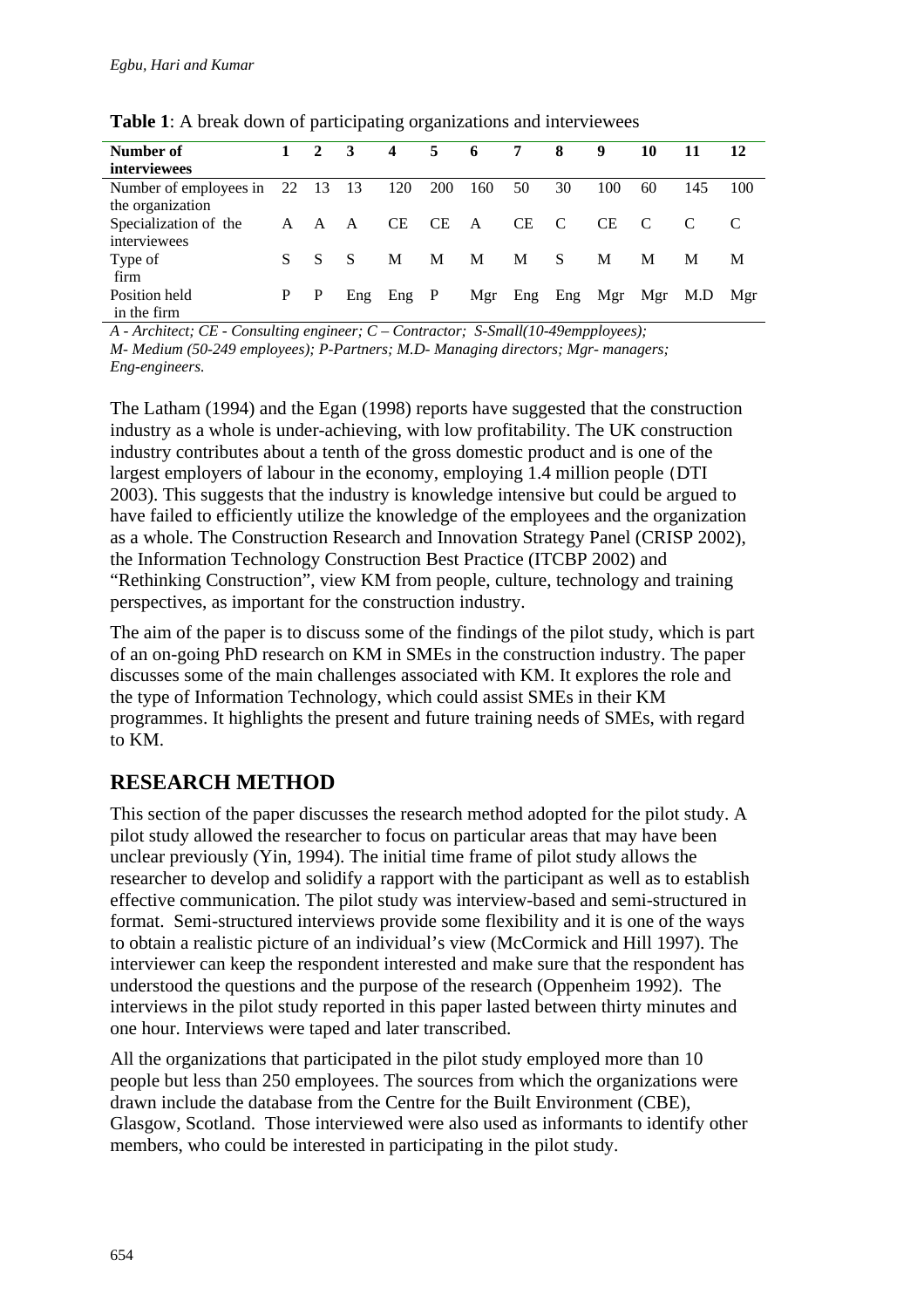In all, the survey was piloted with 11 organizations involving a total of 12 practitioners/interviewees. The number of employees from the participating organizations varied from 13 - 200 (see Table 1). The sample consisted of four architects, four consulting engineers and four contractors. The period of study was from 25th Feb to 11th April 2003, in Glasgow, Scotland, UK. Interviews with personnel across organizational hierarchy allowed some insights at organizational, group and individual levels to be gained.

As part of the analysis of the interviews, content analysis was employed. Content analysis is a research tool that can be used to determine the presence of certain words or concepts within texts or sets of texts. Researchers undertaking content analysis quantify and analyse the presence, meanings and relationships of a number of actions, which although different, may be very similar in purpose; and several words or phrases may have similar meanings. The boundaries of categories are to be established (Fellow and Liu1997).

Analysis can be done manually or through the use of various computer programs. There are a large number of computer programs available for content analysis, such as NUD\*IST, ATLAS/ti, and Code-A-Text, to mention a few. The pilot study involved only twelve interviews and it was decided to analyse these manually. The main study for the PhD will involve more interviews and the data from this would be subjected to a more rigorous analysis using appropriate software.

# **MAIN CHALLENGES ASSOCIATED WITH KNWOLEDGE MANAGEMENT IN SMALL AND MEDIUM ENTERPRISES**

Knowledge is a complex concept which consists of information and skills acquired through experience; truth and belief, perspective and judgements, expectations and methodologies. Knowledge exists in individuals, groups and in organizations, in various forms. Many authors have defined KM from different perspectives. For the purposes of this study, KM is defined as a process by which knowledge is identified, created (acquired/ captured), codified, stored, disseminated (shared/ transferred), implemented (adapted, transformed, synthesized) and measured for the benefit of an organization. This section discusses the challenges for KM sub-processes that consist of knowledge capture, dissemination and creation.

#### **Knowledge Capture**

Brooking (1996), states that only 20% of knowledge available to an organization is actually used. It leads to intuitive thinking of about the remaining 80% of the employee's knowledge. Hence the capture of employees knowledge is vital for the organization, especially key decisions, made based on experience and information which is usually shared informally. In SMEs, the attempts made to transform tacit knowledge into explicit knowledge are, in the main unsuccessful. The ability to survive and thrive relies to some extent, on an organization's ability to maintain and retain old and new knowledge in the face of complexity, uncertainty and rapid change.

It seems the case, that the importance of the employees knowledge is often realized, perhaps too late, when the employee is about to leave the organization, as he/she prepares to take with him/her knowledge and experience gained over the years. In the pilot study 8 out of 12 interviewees (67%) agreed that knowledge capture was a challenge. Some of the mechanisms for knowledge capture, in the organizations interviewed, included formal meetings, were meetings are minuted and circulated, and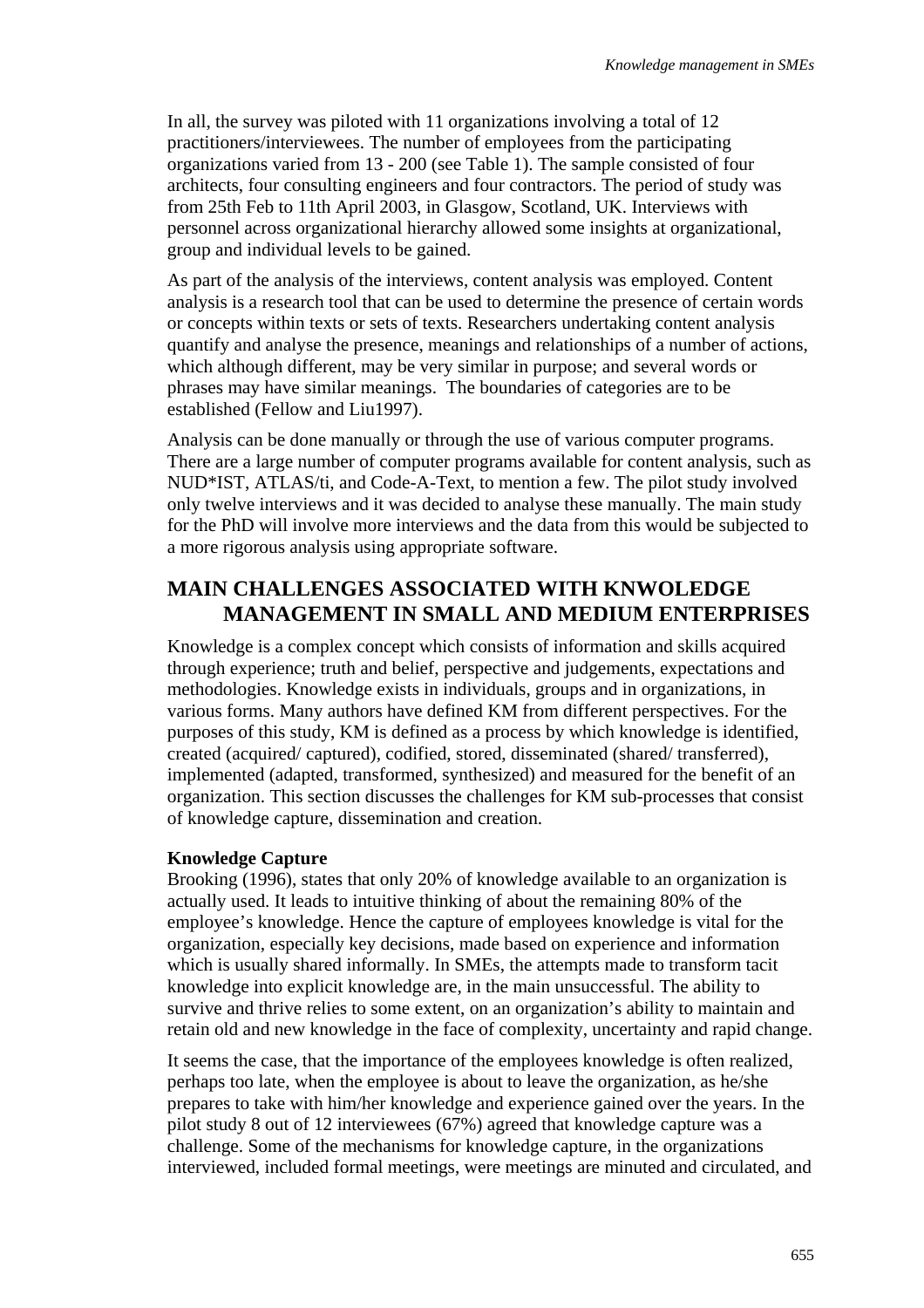| No. | <b>Knowledge Management</b><br><b>Process</b> | Percentage of response (extent to which the knowledge<br>management sub-process is a challenge) |
|-----|-----------------------------------------------|-------------------------------------------------------------------------------------------------|
|     | Knowledge capture                             | 67%                                                                                             |
|     | Knowledge dissemination                       | 50%                                                                                             |
|     | (transfer and sharing)                        |                                                                                                 |
|     | Knowledge creation                            | 17%                                                                                             |

**Table 2**: The extent to which the knowledge management sub-process is a challenge

central database for capturing project reviews. The interviewees also revealed instances were members of staff had to submit reports after attending external seminars and exhibitions. Two out of the eleven organizations produced newsletters twice a year. The tacit knowledge that is difficult to codify is shared, captured and transferred through telephones, mobile phones and informal face to face meetings. Tacit knowledge is also shared through brainstorming and mentoring schemes in many of the SMEs interviewed for pilot study.

Barchan (1999) suggests that the organization loses more than the people knowledge, e.g. investment made for professional development and competence, when a staff leaves an organization. When the employees leave the organization, the co-employees temporarily maintain the position until another person is recruited.

#### **Knowledge Dissemination**

Knowledge dissemination consists of knowledge transfer and knowledge sharing. In the study, 6 out of the 12 (50%) of the interviewees agreed that knowledge dissemination is a challenge. Lack of time, lack of communication skills and rapid change in Information and Communication Technologies (ICT) are highlighted as some of the main concerns for knowledge dissemination. The element of trust plays an important role in knowledge dissemination. Edvinsson (2002) stated that trust ties together an attentive system, which forms the collective mind required for reliable performance. Trust is considered important for knowledge dissemination, as stated by some of the respondents. Face to face discussions are an important way of knowledge dissemination.

#### **Knowledge Creation**

Knowledge creation is a process of value addition to previous knowledge through innovation (Duffy 1999). One of the interviewees involved in the pilot study put forth his thoughts as follows: **"***If the organization did not create new knowledge, it would not survive*". New skills and competences of the employees have a vital role for the survival of an organization. Four out of twelve (33%) interviewees noted that knowledge creation is a learning curve for the individual as well as organization. It is also accepted that knowledge creation is a challenge, which to some extent could be seen as an indication of the lack of resources in SMEs to identify and use important external sources of scientific expertise and advice (Rothwell and Bessley 1992) in generating new knowledge. There were factors gleaned from the interviewes which suggested that information overload and time are two main constraints for knowledge creation. Table 2 indicates the extent to which Knowledge management sub-process is a challenge.

Managing knowledge assets in SME is not easy. Knowledge management is an integrated and complex social process which involves culture, people, finance, technology and organizational structures at its core.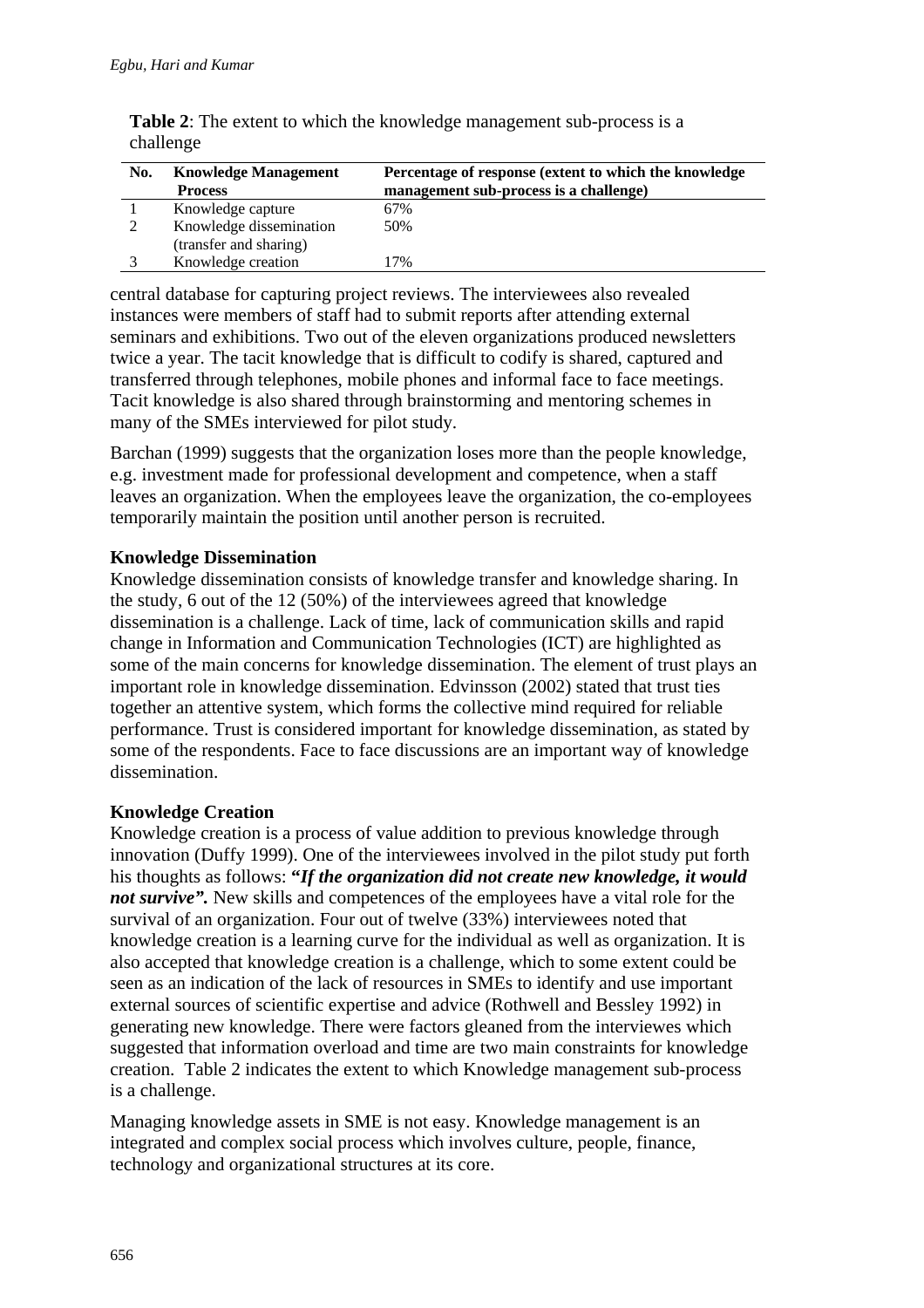| <b>Technology</b>    | <b>Telephones</b> | E-mails | Internet | <b>Intranet</b> | Fax | Website |
|----------------------|-------------------|---------|----------|-----------------|-----|---------|
| KM use               |                   |         |          |                 |     | ٠       |
| IT/ICT currently     |                   |         |          |                 |     |         |
| available (in place) |                   |         |          |                 |     |         |

**Table 3**: Insight into the current technology for KM in the SMEs

The next section focuses on the role and type of information technology that are currently used for the main sub-processes of KM.

### **ROLE AND TYPE OF INFORMATION TECHNOLOGY**

Information Technology (IT) supports the collection, storage, processing and communication of information by electronic means (Armstrong 2001). Knowledge management technologies require IT infrastructure and skills.

The primary focus of KM is to identify, create, capture, disseminate and implement the knowledge of the organization to help the right people apply the right knowledge at the right time. Corporate intranet is an efficient tool for the storage and flow of knowledge within an organization. Bennett and Gabriel (1999) suggest that intranet can improve company decision-making, quicken employee responses to enquiries about products, which can lead to innovation. Table 3 presents the current technologies used for KM in SMEs, as noted in the pilot study. Three organizations used intranet for knowledge identification. This is basically a data warehouse with data on previous projects and employees (those involved in projects, together with their skills and competencies). Three of the organizations use internet for sharing information and some of their knowledge assets. Six of the organizations use E-mail to share knowledge and ideas across the organization, and externally with clients and customers. E-mail is mainly used as a means of communicating information and knowledge widely. E-mails in SMEs, are an important enabler of knowledge transfer, especially across organizational boundaries, rather than within the organization. Telephones are very much used for knowledge sharing and transfer.

The above indicates that SMEs are using the basic information communication technologies to affect KM. The main study of the PhD programme hopes to investigate the efficacy of these technologies for different types and context of "knowledge use".

The IT infrastructure in the organization provides the platform upon which KM solutions are built. It is clear from Table 3 that there is some scope to exploit the varied IT software and hardware for KM in SMEs. Lees and Lees (1987) state that small firms do not undertake adequate planning for their use and operation of IT. Bergeron and Raymond (1992) argue that IT can be used as a strategic weapon by small firms to maintain their competitiveness and attain a favourable position within the sector of activity. Small firms depend on external IT expertise in the form of consultants and vendors (Thong *et al.* 1994). This was evident in the pilot study as nine of the eleven organizations had websites hosted by consultants, mainly for the purpose of marketing. Most of the organizations in the pilot study have not updated their websites from when it was hosted. This indicates that organizations, especially SMEs, do not fully exploit the potential benefits of IT for KM (Egbu and Botterill 2002).

SMEs use various software packages bought off the shelf or software products given to them by software distributors. Two out of the twelve (17%) interviewees noted that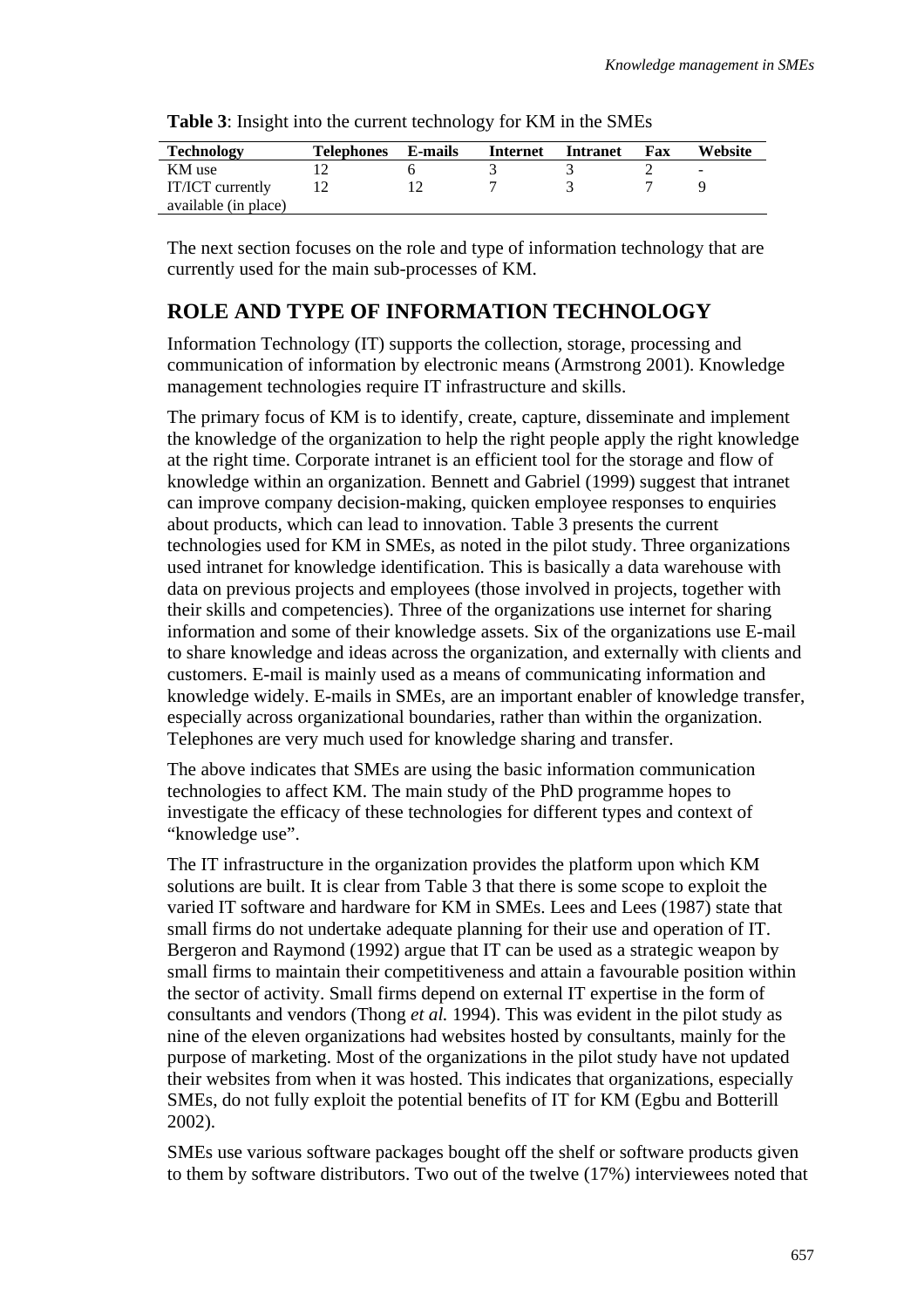their organizations have invested in IT software and are not reaping the benefits of it, as it requires training and the sharing of the knowledge by the employees who use it. Microsoft Office and AutoCAD packages are used by 11 out of the 12 (92%) interviewees, for codification and transfer of explicit knowledge within and across the organization.

The main benefit of IT appears to be faster transmission of information. Information technologies for KM in construction SMEs need to take account of the challenges which confront them, such as training and finance. Four out of the twelve (33%) interviewees noted that training was needed for IT for KM. Three of the twelve (25%) of the interviewees revealed that there was information overload using the technologies, especially with Internet and Intranet. Faxes were frequently used for transfer of explicit knowledge in two of the eleven organizations. Only in one of the organizations interviewed, was video conferencing used as a technology for transferring useful knowledge. This suggests that SMEs in the construction industry are slow in the uptake of IT. The issues of cost of purchase and maintance; and the value reconciliation with regard to their frequency of use are important in this regard.

The interviewees were asked to volunteer information on the IT/ICT they are likely to use for KM in the future (next 5years). Three out of the eleven organizations said that their current IT infrastructure was good and do not intend to make any investment for the next five years. However, three organizations said that they plan to have wireless handheld field communication devices and be more E-mail and web (Internet, Intranet and Extranet) based in the future. Information Technology enhances, to a very significant extent, the number of people that can engage in the transfer and sharing of knowledge in organization, as well as the speed and volume with which knowledge can be processed. Without management support, proper training, leadership and a committed effort to make tacit knowledge explicit, IT for KM will remain less fully exploited in SMEs in the next 5 years.

# **TRAINING**

The purpose of training is to improve employee's performances in their current jobs and prepare them for more demanding roles, making use of organizational knowledge as well as creating and exploiting new knowledge. Anecdotal evidence and empirical results (Curran and Stanworth 1981) suggest that the lack of training in small firms hinders growth. The results of the pilot study suggest there is paucity of training programmes, based on how to manage knowledge assets within SMEs in construction. The pilot study also revealed that there are very few formal training programmes (inhouse or external) on KM directed at the needs of SMEs. Training is an important component of the KM process for SMEs. Seven organizations agreed that the future need is to focus on training for KM. Only three organizations could point to some form of in-house seminars that have really enabled knowledge sharing. Some of the organizations felt that they could not send their employees for training because it was not held in the vicinity of their organization. There are many incidental expenses (hotel accommodation, travel and meal allowances) attached to going on external training. Small and medium enterprises relate most closely and intensively to their suppliers and customers and, to a slightly lesser extent, to their competitors (Rothwell and Bessley 1992). Less frequently, SME's communicate with colleges and schools, and with some graduates from the universities. There is a need for more focus on training for SMEs, as this is important for KM in the construction industry.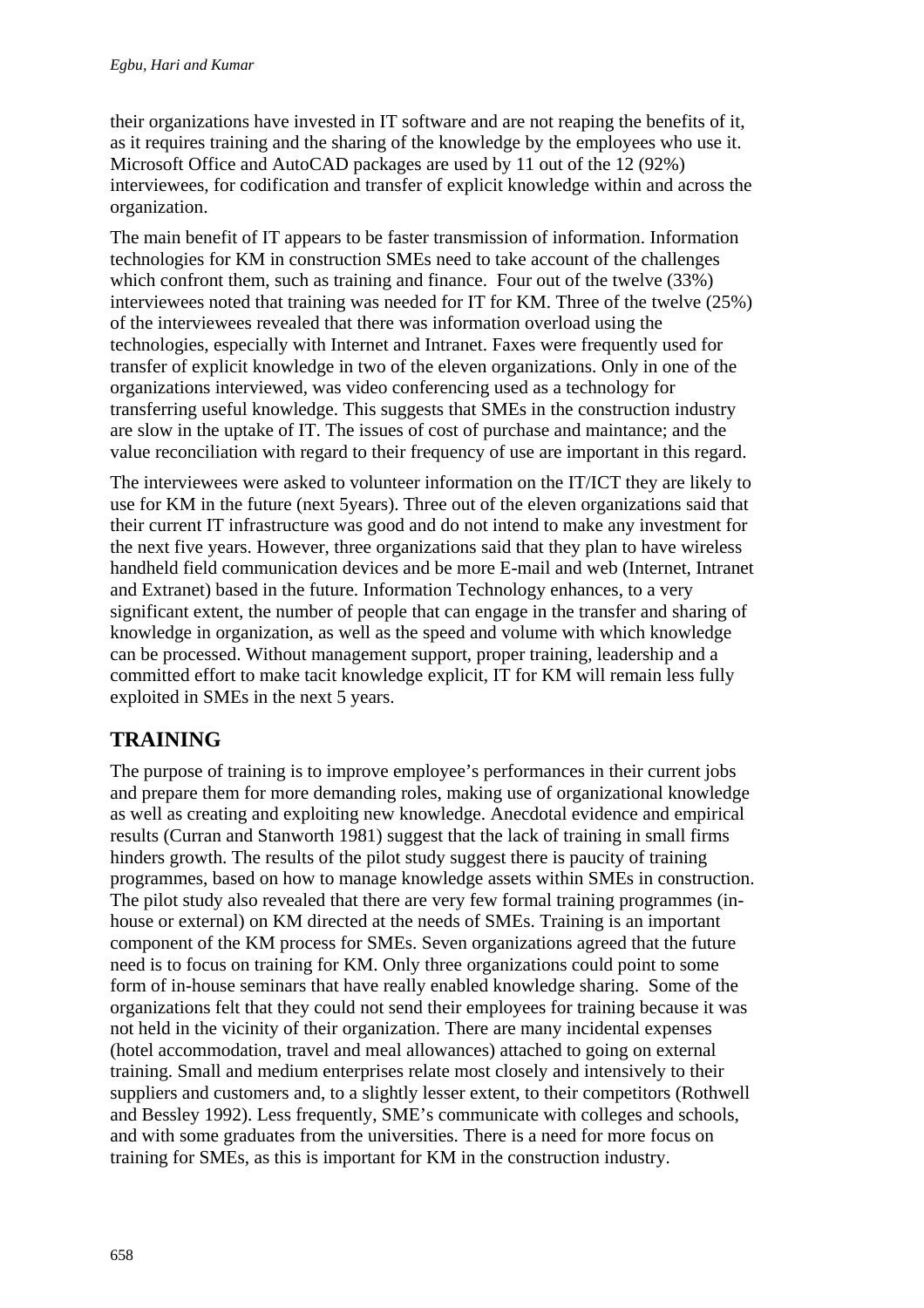### **CONCLUSION**

The pilot study has indicated that some elements of KM is practiced but in an adhoc fashion. The effective implementation of KM in SMEs is to a large extent determined by culture, structure, people, leadership, finance and technology. Knowledge must be identified, captured, created, disseminated and used effectively to provide the best possible benefits for organizations. Any technological infrastructure that is put in place to support KM must be adapted to the organization's needs and not the other way round. Training for KM has to be taken into account as it takes time and effort to get people to accept and learn new ways of working in such a way that they are able to apply the outputs of the training with ease. An important benefit of KM is to increase the speed to the market through the re-use of proven resources and methods. The effective implementation of KM could reduce costly mistakes and ensure improved services to clients. Knowledge management enables rapid absorption and diffusion of new ideas, organizational agility, operational efficiency, and growth in core capabilities. It also enables organizational growth. Knowledge management is not about a one-off investment. It is future-oriented investment that requires consistent attention over a substantial period of time, even after it begins to deliver results. More research effort needs to be targeted at improving KM practices in SME in the construction industry.

## **REFERENCES:**

- Armstrong, M (2001) *A Handbook of Management Techniques*. Kogan Page limited, London,  $3^{rd}$  edition.
- Barchan, M. (1999) Capture knowledge. Executive Excellence, September, 11.
- Bennett, R and Gabriel, H (1999) Organizational factors and knowledge management within large marketing departments: an empirical study. *Journal of Knowledge Management*, **3** (3), 212-25.
- Bergeron, F and Raymond, L (1992) Planning information system to gain a competitive edge. *Journal of Small Business Management,* **30**, 21-26.
- Brooking, A. (1996) *Intellectual Capital Core Asset for the Third Millennium Enterprise*. London, International Thompson Business Press.
- CRISP (2002) http://www.dti.gov.uk/construction/crisp.html, 28<sup>th</sup> June 2002.
- Curran, J and Stanworth, J (1981) The social dynamics of the small manufacturing enterprises, *Journal of Management Studies*, **18**(2): 141-58.
- Davenport, T. H. and L. Prusak (1998). *Working Knowledge*. Boston, Harvard Business School Press.
- DTI (2003) http://www.dti.gov.uk/sectors\_building.html#overview, accessed on the  $15<sup>th</sup>$ April.
- Duffy, J (2000) Knowledge management: to be or not to be? *Information Management Journal* **34**(1), 64-7.
- Edvinsson, L (2002) The New Knowledge Economic, *Business Strategy Review*, **13** (3), 72-6.
- Egan, J (1998) Rethinking Construction: Report of the construction task force on the scope for improving the quality and efficiency of UK construction. London, Department of the Environment, Transport and the Regions.
- Egbu, C.O and Botterill, K. (2002), "Information Technologies for Knowledge Management: Their Usage and Effectiveness", *ITcon*, **7**, 125-36.